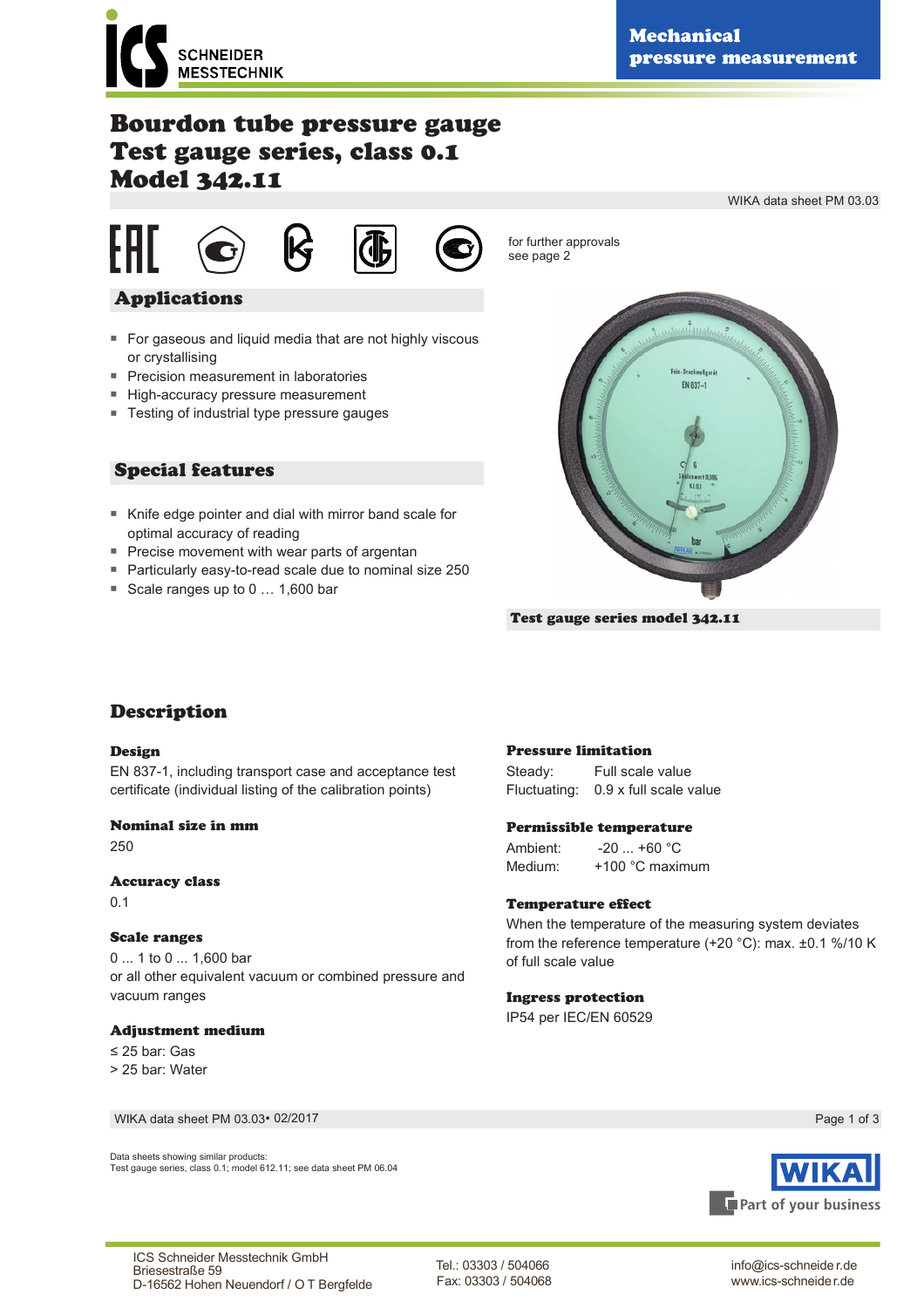**CHNEIDER MESSTECHNIK** 

# Standard version

### Process connection

Stainless steel Lower mount (radial) or lower back mount G ½ B (male), SW 22

#### Pressure element

Ni-Fe alloy < 100 bar: C-type ≥ 100 bar: Helical type

### Movement

Copper alloy, wear parts argentan

### Dial

Aluminium, white, black lettering, scale 330°, with mirror band scale, for zero adjustment rotatable by ±15°

#### Pointer

Knife edge pointer, aluminium, black

## Approvals

Case

Flange ring type case, aluminium, black-silver

#### Window

Clear non-splintering plastic, green tinted to prevent the dazzle effect

#### Bezel ring

Flange ring, aluminium, black-silver

# Options

- Other process connection
- Adjustment medium water with scale ranges ≥ 4 bar
- Surface mounting flange
- Suitable for panel mounting (by means of clamp)
- After-sales service booklet for 3 recalibrations
- Capsule pressure gauge for low pressures from 0 ... 6 mbar (model 612.11, see data sheet PM 06.04)

| Logo                     | <b>Description</b>                                                                                              | Country                            |
|--------------------------|-----------------------------------------------------------------------------------------------------------------|------------------------------------|
| CE                       | <b>EU</b> declaration of conformity<br>Pressure equipment directive, PS > 200 bar; module A, pressure accessory | European Union                     |
| EAC                      | <b>EAC</b> (option)<br>Pressure equipment directive                                                             | <b>Eurasian Economic Community</b> |
| $\left( \bullet \right)$ | <b>GOST</b> (option)<br>Metrology, measurement technology                                                       | Russia                             |
| ၆                        | <b>KazInMetr (option)</b><br>Metrology, measurement technology                                                  | Kazakhstan                         |
|                          | <b>MTSCHS</b> (option)<br>Permission for commissioning                                                          | Kazakhstan                         |
|                          | <b>BelGIM</b> (option)<br>Metrology, measurement technology                                                     | <b>Belarus</b>                     |
| O)                       | <b>UkrSEPRO</b><br>Metrology, measurement technology                                                            | Ukraine                            |
|                          | <b>Uzstandard</b> (option)<br>Metrology, measurement technology                                                 | Uzbekistan                         |
|                          | <b>CPA</b> (option)<br>Metrology, measurement technology                                                        | China                              |
|                          | <b>CRN</b><br>Safety (e.g. electr. safety, overpressure, )                                                      | Canada                             |

# Certificates (option)

- 2.2 test report per EN 10204 (e.g. state-of-the-art manufacturing, material proof, indication accuracy)
- 3.1 inspection certificate per EN 10204 (e.g. material proof for wetted metallic parts, indication accuracy)
- DKD/DAkkS certified accuracy

Approvals and certificates, see website

Page 2 of 3 WIKA data sheet PM 03.03 ∙ 02/2017